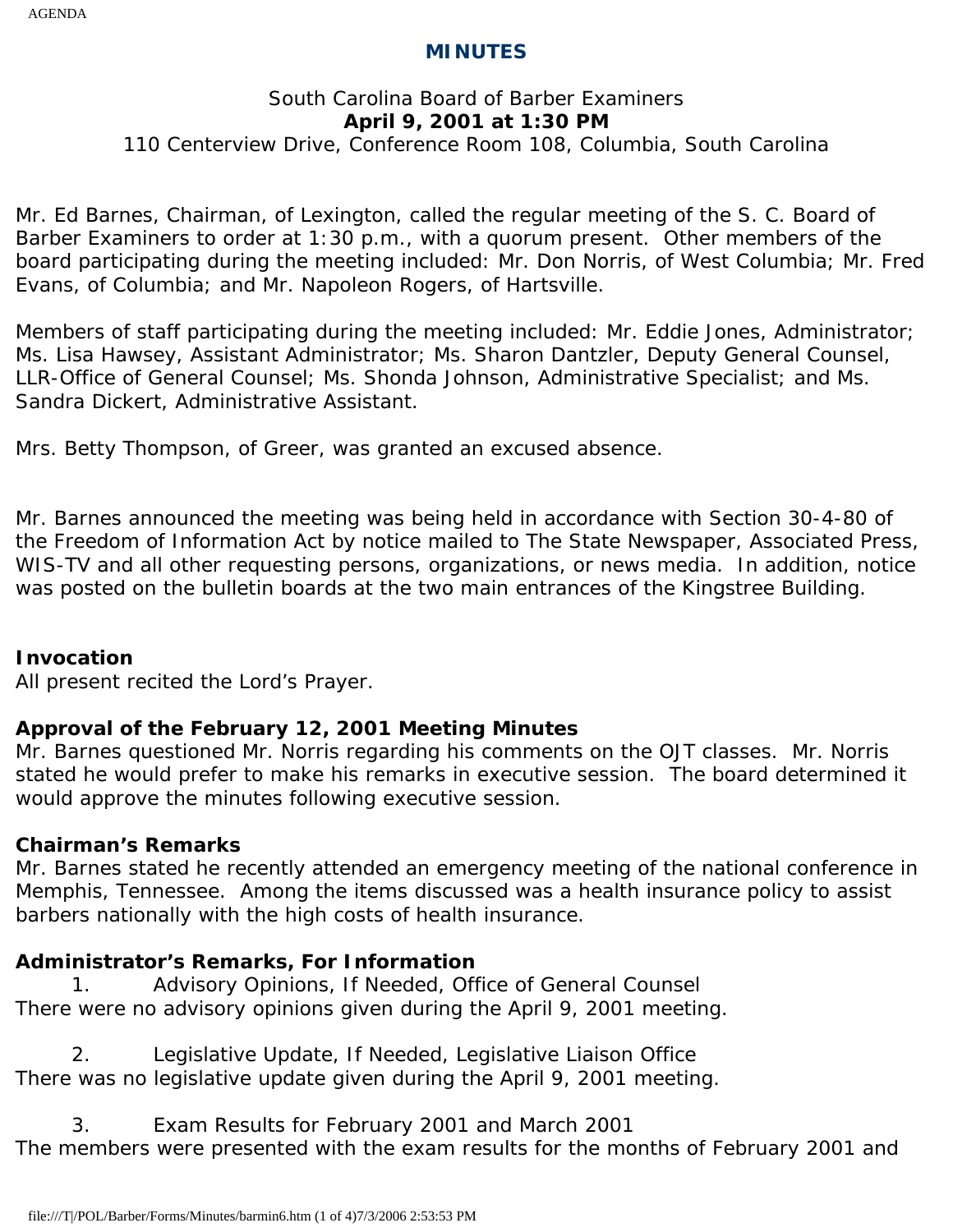AGENDA

March 2001. These reports are herewith attached and hereby become a permanent part of this record.

# **Action Items**

Old Business

1. Beaufort-Jasper ACE's request for Students to Take Written and Practical Exam on Same

Day

Mr. Marwin McKnight stated he is requesting the board to allow his students to take the written and practical exams in one day. He further stated it would be easier for the students to take both exams in one day rather than to appear on two different days to take the exam. He is asking that this request take effect this year and remain in effect hereafter. Two of the students stated their reasons for wanting to take both of the exams in one day.

The board determined it would discuss this matter in executive session.

2. Brian C. Mumford's Request for Third Student Permit Mr. Brian Mumford had presented a request at the February 2001 meeting; however, he was not present at that meeting. The board had directed staff to inform Mr. Mumford he must appear at today's meeting to present his request for a third student permit.

Mr. Mumford stated he lives in Cheraw and had been attending Denmark Technical College. He had been riding with an individual who worked in that area. The individual was later transferred to another area and Mr. Mumford could not find transportation to continue attending classes. He now wants to attend Thompson and Sons' Barber College in Florence.

Mr. Evans moved the board grant a third student permit to Mr. Mumford for a period of one year. Mr. Norris seconded the motion, which carried unanimously.

New Business

1. Review and Approval of Barber Apprentice Packet from the American Barber Institute

Mr. Barnes stated this was for board member information only and was not an item for discussion or approval.

2. Request for Waiver for Licensure without Taking Exam - Roland D. Gruber Ms. Hawsey stated Mr. Gruber was licensed between 1949 and 1977. She noted Mr. Gruber now wishes to reinstate his license. She went on to state Mr. Gruber wants to immediately begin operation if a barbershop for a friend, Clint Hart, who is hospitalized. The proceeds from the business would be used for Mr. Hart's medical expenses. She informed Mr. Gruber he would have to take the practical exam to be reinstated, however, he would receive a temporary work permit, which would allow him to work under supervision, until such time that he has taken the exam and becomes licensed. Mr. Gruber is requesting the board grant him a waiver from taking the practical exam prior to becoming licensed.

A lengthy discussion, which included the fact that an individual who holds a temporary permit cannot operate a barbershop, ensued. Mr. Norris moved the board deny Mr. Gruber's request for a waiver from taking the exam and that the board issue him a 90 work permit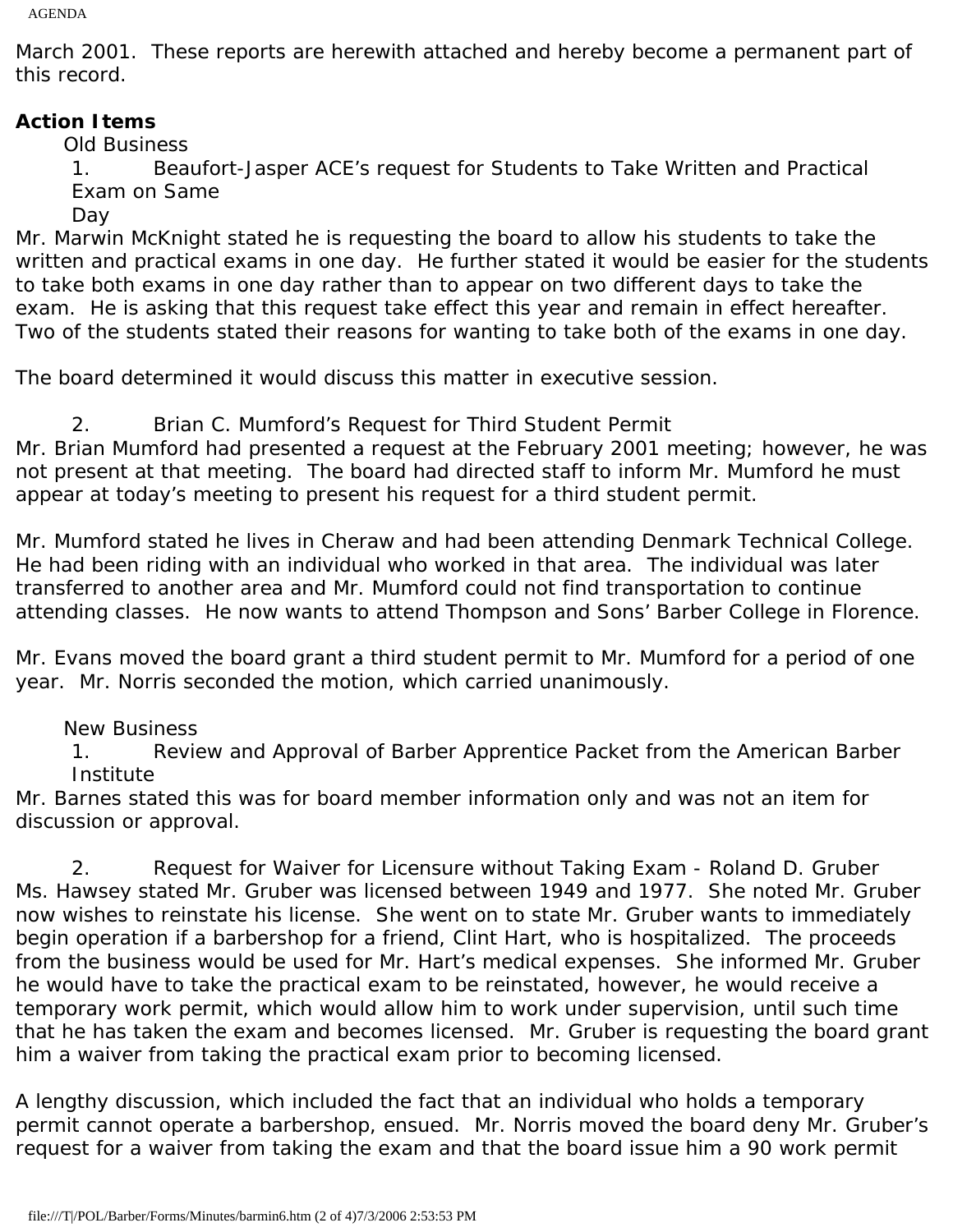which would restrict Mr. Gruber to working under the supervision of a registered barber or master hair care specialist. Mr. Rogers seconded the motion, which carried unanimously.

3. Approval for Licensure as a Barber College – Technical College of the Low **Country** 

Mr. Marwin McKnight stated if this request is approved it would be taught as an evening program taught at the Beaufort-Jasper Academy for Career Excellence facilities. He indicated it would be for individuals who would like to take the barber courses at night. He would also be the instructor for these courses.

Mr. Barnes noted that Mr. Evans reviews the schools for approval.

Mr. Evans moved the board grant a sixty-day temporary permit to the Technical College of the Low Country. Mr. Norris seconded the motion, which carried unanimously.

# **Public Comments**

There were no public comments made during the April 9, 2001 meeting.

# **Executive Session**

Mr. Norris moved the board enter executive session to discuss disciplinary matters. Mr. Evans seconded the motion, which carried unanimously.

### **Return to Public Session**

Mr. Barnes noted for the record that no votes were taken during the time the board was in executive session.

Mr. Norris moved the board approve the March 12, 2001 DRC reports as presented. Mr. Evans seconded the motion, which carried unanimously.

Mr. Norris moved the board approve the Complaint Approval Report, dated April 9, 2001, as presented. Mr. Evans seconded the motion, which carried unanimously.

Mr. Norris moved the board approve the April 9, 2001 Disciplinary Report, with the exception of case #66-1507. Mr. Evans seconded the motion, which carried unanimously.

Mr. Norris moved the board approve the Suspension Hearings, dated April 9, 2001, as presented. Mr. Evans seconded the motion, which carried unanimously.

Mr. Norris moved the board deny Mr. McKnight's request to allow the students of Beaufort/ Jasper Academy of Career Excellence to take the written and practical exams in one day. Mr. Evans seconded the motion, which carried unanimously.

Mr. Norris moved the minutes of the February 12, 2001 meeting be approved as amended. Mr. Evans seconded the motion, which carried unanimously.

Mr. Evans moved the board review the proposed curriculum from the Technical College of the Low Country. Following a brief discussion, Mr. Evans withdrew his motion.